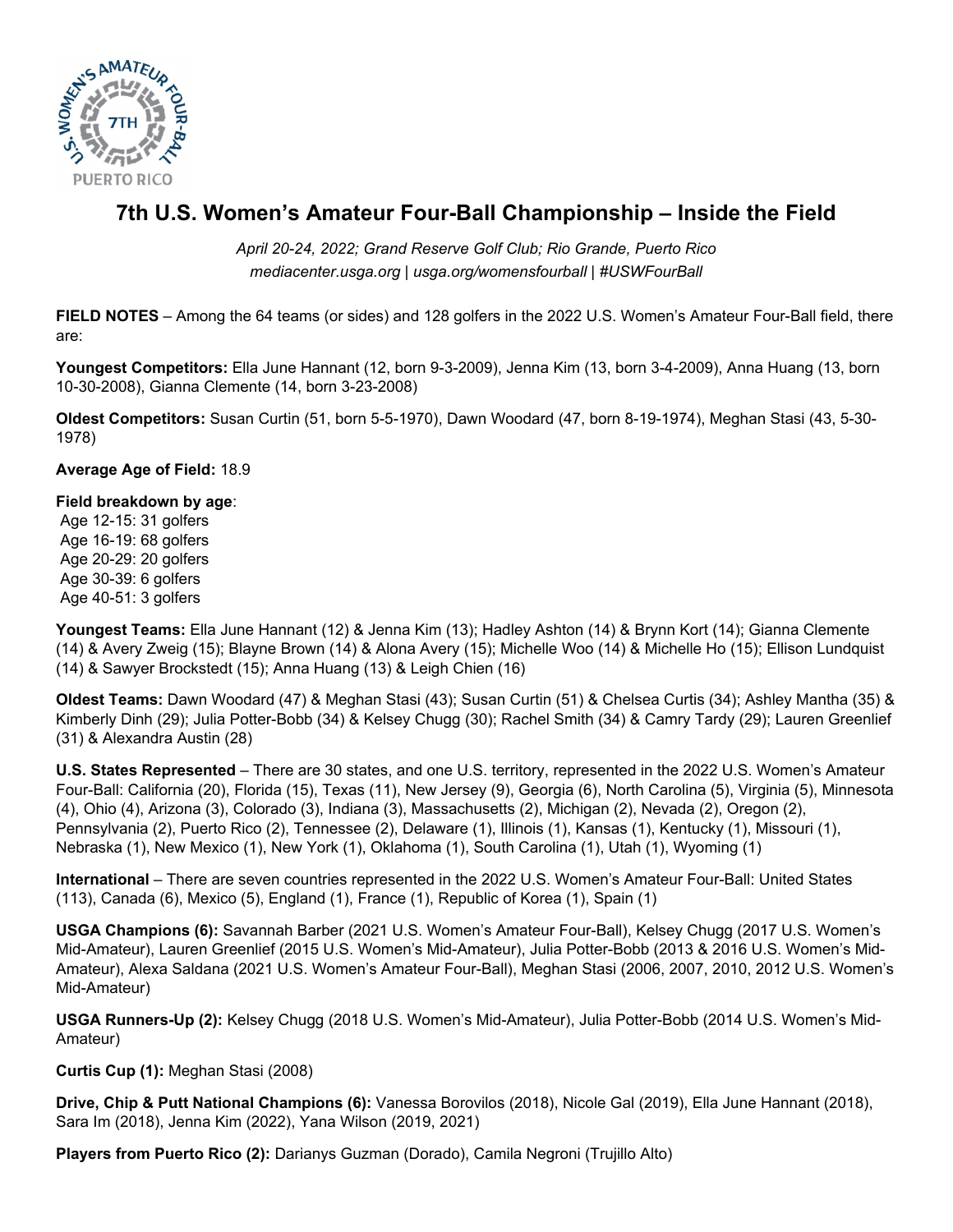## **Sisters in the field:**

- Chloe & Faith Johnson
- Claire & Grace Lu
- Amelia & Emma Shen
- Jessica & Sarah Spicer
- Lauren & Sydney Sung

**Most U.S. Women's Amateur Four-Ball Starts (2022 included):** Lauren Greenlief (7), Meghan Stasi (7), Dawn Woodard (7), Kendall Griffin (5), Susan Curtin (4), Elle Nachmann (4), Camry Tardy (4), Karoline Tuttle (4), Avery Zweig (4)

## **College Teammates (Current, Former or Future):**

- Shannon Aubert & Calli Ringsby (Stanford)
- Laney Frye & Maria Villanueva (Kentucky)
- Chloe Johnson & Faith Johnson (Furman)
- Jordan Karrh & Olivia Mitchell (Dallas Baptist)
- Taylor Ledwein & Megan Welch (Bradley)
- Julia Mclaughlin & Georgia Ruffolo (Wake Forest)
- Mimi Rhodes & Caroline Smith (Wake Forest)
- Olivia Schmidt & Elise Schultz (Arkansas State)
- Jessica Spicer & Sarah Spicer (Virginia Tech)
- Lauren Sung & Sydney Sung (Michigan)

**Teams Who Played in 2021 U.S. Women's Amateur Four-Ball (10):** Savannah Barber & Alexa Saldana (champions), Gianna Clemente & Avery Zweig (semifinals), Loralie Cowart & Ava Merrill (quarterfinals), Kimberly Dinh & Ashley Mantha (MC), Laney Frye & Maria Villanueva (MC), Thienna Huynh & Sara Im (Round of 16), Taylor Ledwein & Megan Welch (quarterfinals), Sophie Linder & Karoline Tuttle (Round of 16), Meghan Stasi & Dawn Woodard (Round of 32), Kate Strickland & Kate Tilma (MC)

**Individuals Who Played in 2021 U.S. Women's Amateur Four-Ball (26):** Savannah Barber, Gianna Clemente, Loralie Cowart, Kimberly Dinh, Laney Frye, Lauren Greenlief, Thienna Huynh, Sara Im, Chloe Kovelesky, Taylor Ledwein, Sophie Linder, Claire Lu, Ashley Mantha, Ava Merrill, Alexa Saldana, Kaitlyn Schroeder, Vania Simont, Meghan Stasi, Kate Strickland, Kate Tilma, Karoline Tuttle, Maria Villanueva, Megan Welch, Yana Wilson, Dawn Woodard, Avery Zweig

**Played in 2021 U.S. Women's Open (2):** Chloe Kovelesky, Karoline Tuttle

**Played in 2021 U.S. Women's Amateur (17):** Kynadie Adams, Savannah Barber, Katie Cranston, Laney Frye, Sydney Hackett, Cara Heisterkamp, Jordan Karrh, Ryleigh Knaub, Tracy Lee, Sophie Linder, Yilin (Angela) Liu, Michelle Liu, Bridget Ma, Elle Nachmann, Alexa Saldana, Caroline Smith, Angelina Tolentino

**Played in 2021 U.S. Girls' Junior (23):** Kynadie Adams, Savannah Barber, Leigh Chien, Laney Frye, Kary Hollenbaugh, Anna Huang, Chloe Johnson, Chloe Kim, Maelynn Kim, Sophie Linder, Kyra Ly, Ali Mulhall, Alexa Saldana, Kaitlyn Schroeder, Emma Shen, Bailey Shoemaker, Kate Tilma, Karoline Tuttle, Melanie Walker, Yana Wilson, Michelle Woo, Reagan Zibilski, Avery Zweig

**Played in 2021 U.S. Senior Women's Open (1):** Susan Curtin

**Played in 2021 U.S. Women's Mid-Amateur (9):** Alexandra Austin, Kelsey Chugg, Susan Curtin, Kimberly Dinh, Lauren Greenlief, Katie Kirk, Julia Potter-Bobb, Meghan Stasi, Dawn Woodard

**Played in 2021 U.S. Senior Women's Amateur (1):** Susan Curtin

### **PLAYER NOTES**

**Shannon Aubert**, 26, of France, & **Calli Ringsby**, 26, of Denver, Colo.

Aubert and Ringsby were teammates at Stanford University and members of the 2015 NCAA National Championship team. They both decided against turning professional after graduation in 2018 and have started careers in the tech industry while playing very little golf. Aubert, a launch manager for a real estate technology company, was the medalist in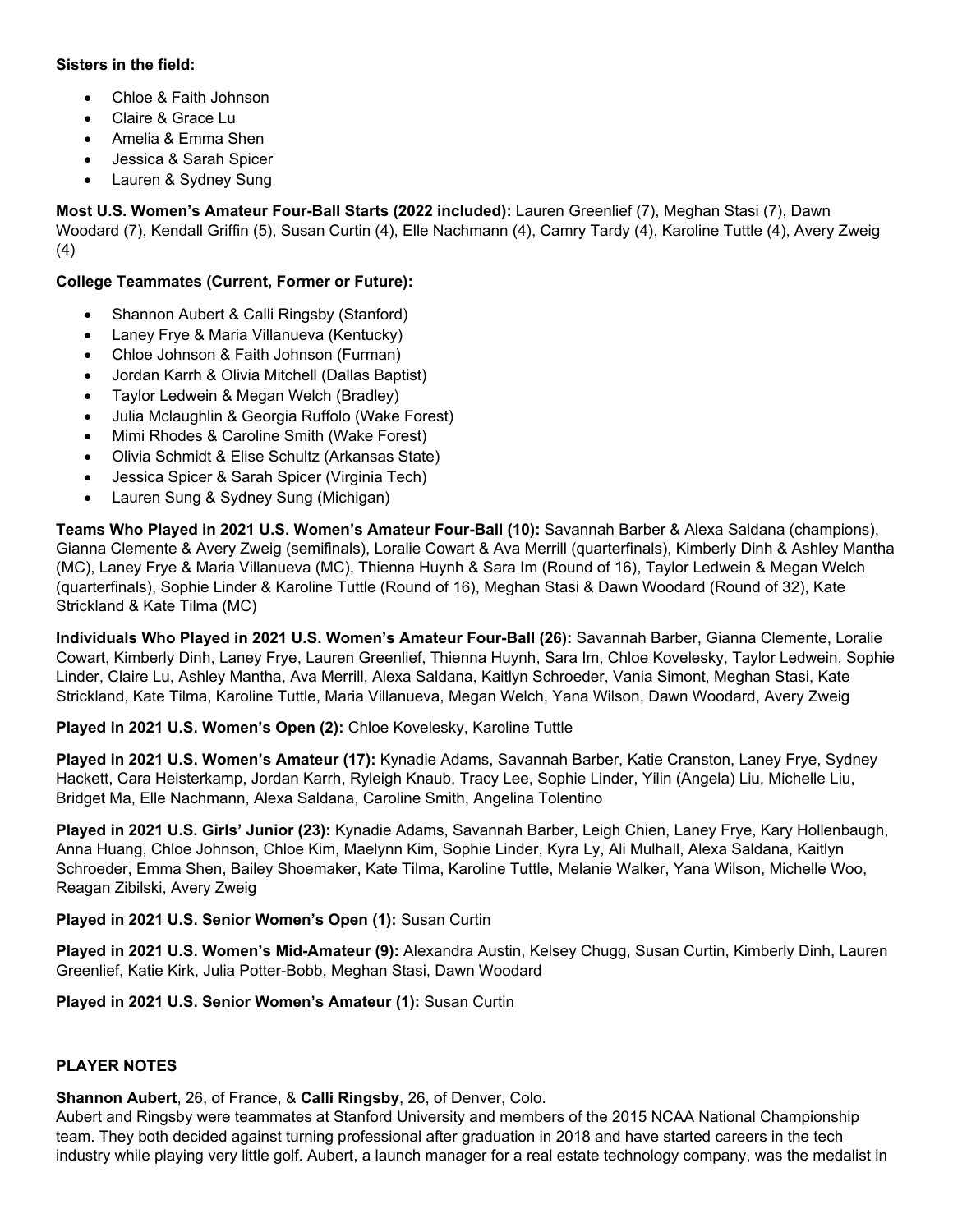the 2017 U.S. Women's Amateur at San Diego Country Club and competed in the 2012 and 2013 U.S. Women's Opens. She speaks four languages and has lived in nine countries. Ringsby, a software development product manager, is competing in her third USGA championship and first since 2014.

## **Sawyer Brockstedt**, 15, of Rehoboth Beach, Del., & **Ellison Lundquist**, 15, of Furlong, Pa.

Brockstedt and Lundquist are both competing in their first USGA championship. Last June, the two co-founded a charity junior golf tournament called The Ace Cup with a group of friends, raising over \$70,000 during its inaugural year in support of the Alzheimer's Association. Brockstedt's grandmother has the disease.

## **Gianna Clemente**, 14, of Warren, Ohio, & **Avery Zweig**, 15, of McKinney, Texas

Clemente and Zweig reached the semifinals last year as the youngest team in the field at Maridoe Golf Club in Carrollton, Texas, before falling to eventual champions Savannah Barber and Alexa Saldana. At age 15, Zweig is competing in her seventh USGA championship and fourth U.S. Women's Amateur Four-Ball. She won the AJGA's 2021 Annika Invitational and is a three-time Drive, Chip and Putt national finalist. Clemente became the third-youngest player to qualify for the U.S. Women's Amateur in 2019 when she competed at Old Waverly at age 11. She is competing in her second USGA championship and has finished in the top 5 of all three AJGA tournaments she has played in this year.

## **Kimberly Dinh**, 29, of Midland, Mich., & **Ashley Mantha**, 35, of Ann Arbor, Mich.

Dinh and Mantha met during the 2020 Michigan Mid-Amateur, when Dinh defeated Mantha in a playoff for the title. The two have now qualified for their second consecutive U.S. Women's Amateur Four-Ball. Earlier this year, Mantha was hired as Saline (Mich.) High School's first female athletic director. Prior to Saline, she spent 12 years in the Ann Arbor Public School System as a physical education teacher and golf coach. She was named Michigan Boys High School Golf Coach of the Year last year, the first female recipient. Mantha is competing in her fourth USGA championship. Dinh reached the Round of 16 in the 2021 U.S. Women's Mid-Amateur at Berkeley Hall Club in Bluffton, S.C.

## **Lauren Greenlief**, 31, of Ashburn, Va., & **Alexandra Austin**, 28, of Burke, Va.

Greenlief is competing in her seventh U.S. Women's Amateur Four-Ball, while Austin is playing in her third. The two reached the semifinals as a pair in 2016 and also played together in 2017. Greenlief won the 2015 U.S. Women's Mid-Amateur at Squire Creek Country Club in Choudrant, La., and was a semifinalist in 2019. Greenlief, a management consultant and former walk-on at the University of Virginia, won the inaugural Amateur Golf Alliance Women's Amateur in 2020 and reached the quarterfinals of the 2021 U.S. Women's Mid-Amateur. In 2018, she became the first mid-amateur in 12 years to reach the quarterfinals of the U.S. Women's Amateur.

### **Kendall Griffin**, 23, of Sebring, Fla., & **Elle Nachmann**, 18, of Boca Raton, Fla.

Griffin and Nachmann are competing in the championship as a side for the first time after meeting during the final match of last year's Florida Women's Amateur, won by Griffin. Griffin is a graduate transfer on the University of Louisville golf team and leads the Cardinals this season with three top-5 finishes, including runner-up at the Illini Invitational. Griffin is competing in her fifth U.S. Women's Amateur Four-Ball. Nachmann, a sophomore at the Wharton School of the University of Pennsylvania, won three Florida State Golf Association championships last year and was named 2021 Women's Player of the Year. She reached the Round of 32 in the 2021 U.S. Women's Amateur at Westchester Country Club after defeating No. 1-ranked Rose Zhang in the Round of 64. She attributes much of her recent success to her uncle, Vince Spadea, a former professional tennis player who had wins over Roger Federer, Andre Agassi and Pete Sampras.

### **Darianys Guzman**, 17, of Puerto Rico, and **Camila Negroni**, 15, of Puerto Rico

Guzman and Negroni won the Puerto Rico qualifier at the Grand Reserve Golf Club last November to earn a spot in their first USGA championship. Guzman, who won the 2021 Caribbean Amateur and Caribbean Junior, signed a letter of intent with High Point University and will join the Panthers in the fall of 2022.

### **Elle June Hannant**, 12, of Pikeville, N.C., & **Jenna Kim**, 13, of Raleigh, N.C.

Hannant and Kim are the two youngest competitors in the field. They are also the first side in championship history to consist of two Drive, Chip and Putt national champions. Hannant won the girls 7-9 age division at Augusta National in 2018, while Kim won the girls 12-13 age division just a week ago. Outside of golf, Hannant is a state champion in the discus and javelin, and takes jiujitsu. In 2021, Kim won the U.S. Kids Golf World Championship at Pinehurst No. 5, where she made her fifth career hole-in-one. She plays the violin in the Duke School string orchestra.

# **Chloe Kovelesky**, 15, Boca Raton, Fla., & **Yana Wilson**, 15, of Henderson, Nev.

Kovelesky made her U.S. Women's Open debut last June at The Olympic Club, where she led the field in driving distance after Round 1 and was the youngest player in the field. In 2018, she became the second-youngest competitor in the U.S. Women's Amateur Four-Ball, and is making her third championship appearance. Wilson, a sophomore at Coronado High School in Henderson, is a two-time Drive, Chip and Putt national champion. At No. 53 in the Women's World Amateur